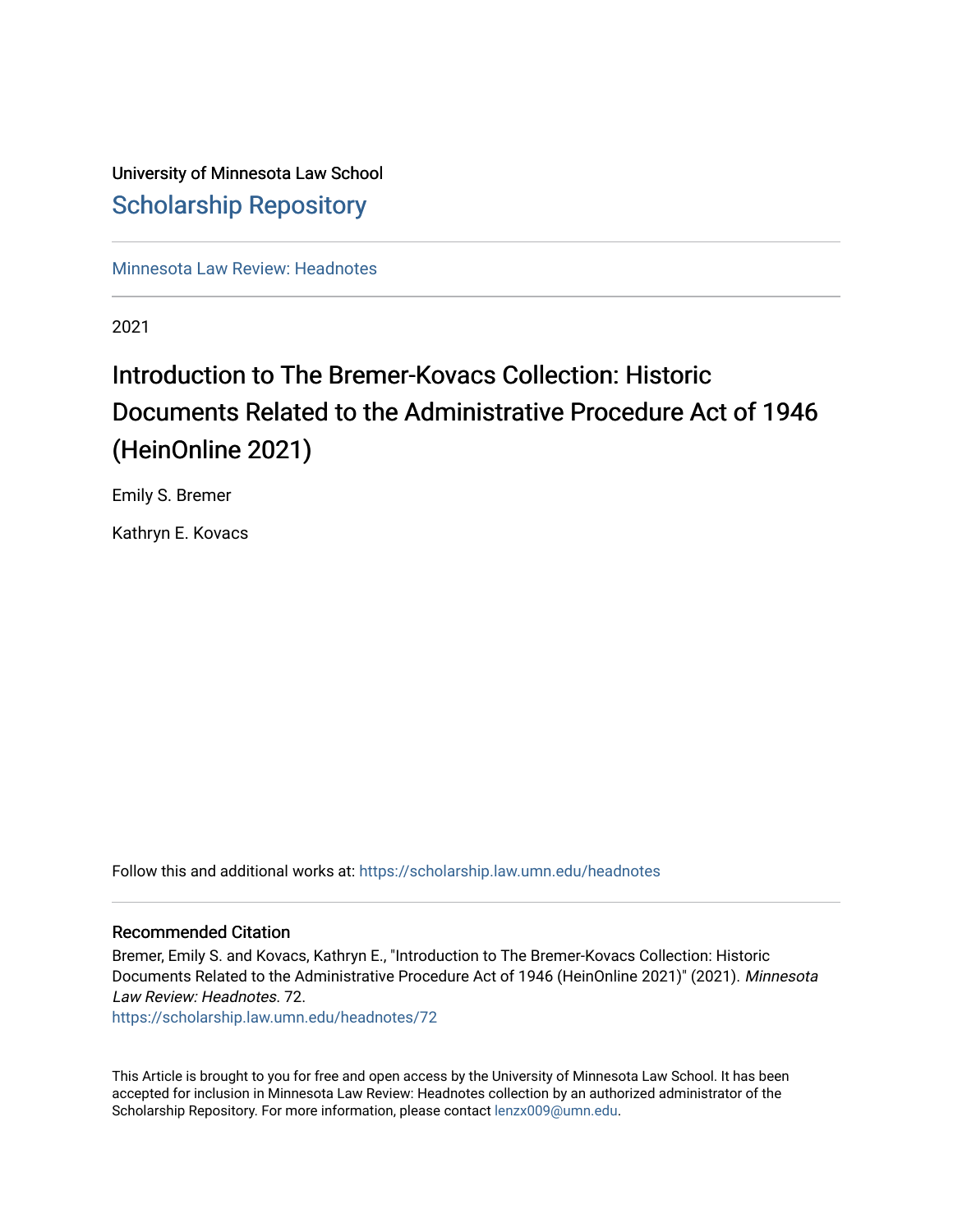#### **Essay**

## **Introduction to The Bremer-Kovacs Collection: Historic Documents Related to the Administrative Procedure Act of 1946 (HeinOnline 2021)**

## **Emily S. Bremer† and Kathryn E. Kovacs††, Editors**

#### INTRODUCTION

This Essay offers a narrative introduction to *The Bremer-Kovacs* Collection: Historic Documents Related to the Administrative Procedure Act of 1946 (HeinOnline 2021) and is designed to assist users of the Collection by placing the included documents in their historical context. The Collection begins in 1929 with the APA's first predecessors: bills to regulate administrative procedure that were introduced in Congress but never enacted. The Collection's coverage expands in 1933, tracking heightened interest in administrative reform following President Roosevelt's first inauguration and spurred on by the New Deal expansion of the federal administrative apparatus. The Collection includes a comprehensive legislative history of the Walter-Logan Bill of 1940, which Congress approved but President Roosevelt vetoed, as well as later bills that culminated in the Administrative Procedure Act of 1946 (APA).

A unique feature of *The Bremer-Kovacs Collection* is its recognition that the APA was not exclusively Congress's product: Private citizens and executive officials contributed significantly to the statute's development and enactment. The Collection thus includes, first, reports, draft legislation, and other documents produced by the American Bar Association's (ABA) Special Committee on Administrative Law. The ABA Committee took a critical, conservative view of the

218

<sup>†</sup> Associate Professor, University of Notre Dame Law School. Copyright © 2022 by Emily S. Bremer.

<sup>††</sup> Professor, Rutgers Law School. The Editors wish to thank Noah Rosenblum and John Dearborn for historic insights and Charlotte Schneider for expert librarianship. Copyright  $©$  2022 by Kathryn E. Kovacs.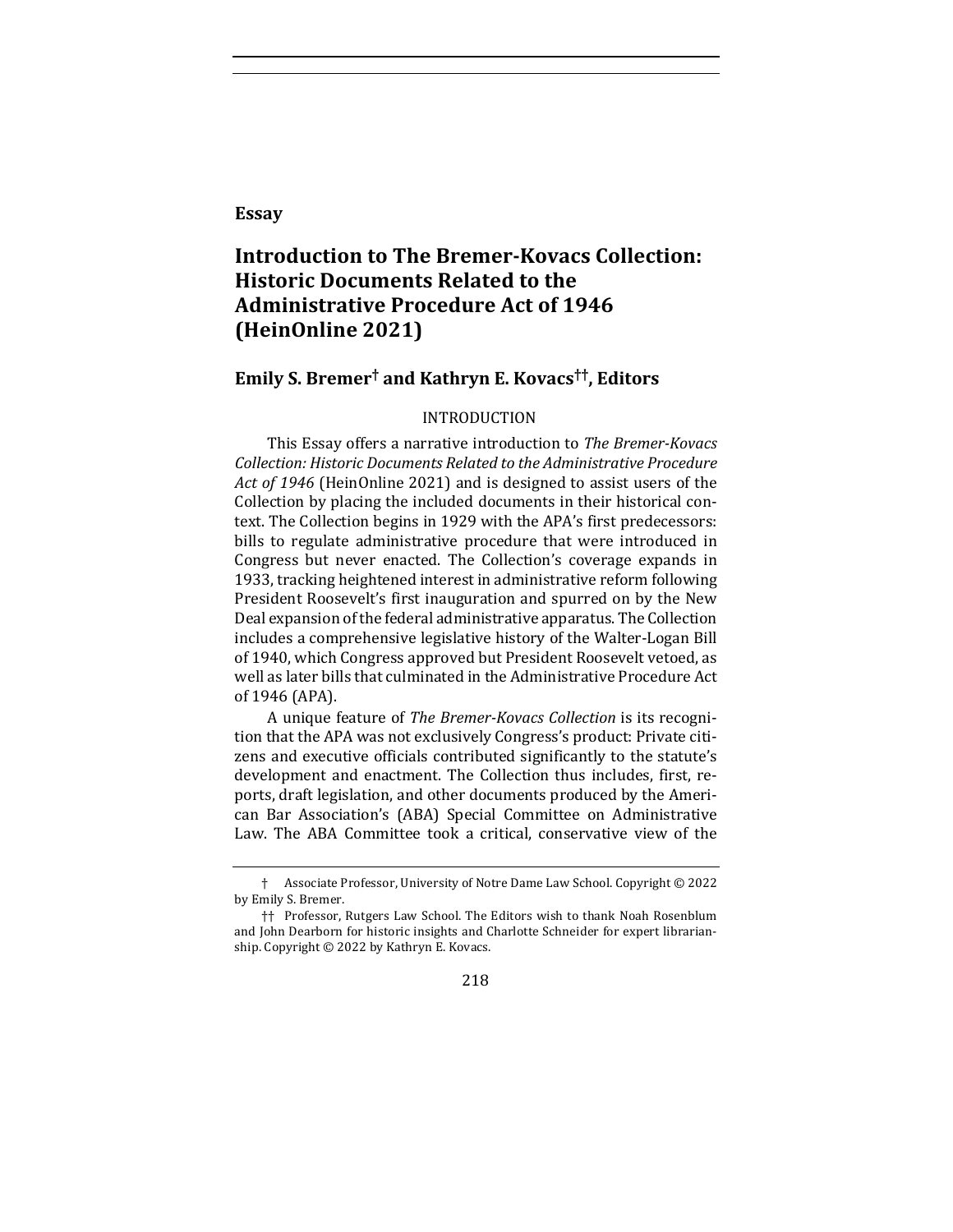administrative state and was a consistent source of political pressure in favor of reform. Second, the Collection includes the work of the Attorney General's (AG's) Committee on Administrative Procedure. Commissioned by President Roosevelt, the AG's Committee produced an immense, detailed, scientific study of the procedures used in actual administrative agencies and programs. Its research provided the "intellectual foundation" for administrative reform, and its legislative proposals ultimately became the APA.

The Bremer-Kovacs Collection is rounded out with various tools to help researchers navigate the Collection, understand the documents in their rich historical context, and quickly identify the material most relevant to the user's precise interests. This Essay provides a concise narrative of the long road to the APA's adoption, putting the Collection's core documents in their proper historical context along the way. A Visual Timeline offers further contextualization. In addition, Research Editor Charlotte Schneider created a detailed Spreadsheet Timeline that makes the Collection more usable, as well as a bibliography of additional materials related to the APA of 1946.

#### I. WHY THIS COLLECTION?

The common law reigned supreme in administrative law until 1946, when the APA was enacted and became central to the field's further development.<sup>1</sup> As soon as President Truman signed the statute into law, both sides of the administrative-reform debate sought to convince the courts that its interpretation of the new law was the correct interpretation. Conservatives tried to sell the APA as imposing strict new controls on federal agencies.<sup>2</sup> Liberals, in contrast, billed the APA as merely restating the common law.<sup>3</sup> The Attorney General's Manual on the APA, published in 1947, reflects the liberal view.<sup>4</sup> Even though it reflects only one side of the debate, the Supreme Court has found the AG's Manual "persuasive" and given it deference.<sup>5</sup>

<sup>1</sup>*. See* Gillian E. Metzger, *Embracing Administrative Common Law*, 80 GEO. WASH. L. REV. 1293, 1348-49 (2012).

<sup>2</sup>*. See* Kathryn E. Kovacs, *Superstatute Theory and Administrative Common Law*, 90 IND. L.J. 1207, 1208 (2015).

<sup>3</sup>*. See id.*

<sup>4.</sup> TOM C. CLARK, U.S. DEP'T OF JUST., ATTORNEY GENERAL'S MANUAL ON THE ADMINIS-TRATIVE PROCEDURE ACT (1947); see also John F. Duffy, *Administrative Common Law in Judicial Review*, 77 TEX. L. REV. 113, 119, 133 (1998).

<sup>5</sup>*. See* Norton v. S. Utah Wilderness All., 542 U.S. 55, 63 (2004); Darby v. Cisneros, 509 U.S. 137, 148 n.10 (1993) (citing Steadman v. SEC, 450 U.S. 91, 102 n.22 (1981)); Chrysler Corp. v. Brown, 441 U.S. 281, 302 n.31 (1979); Vt. Yankee Nuclear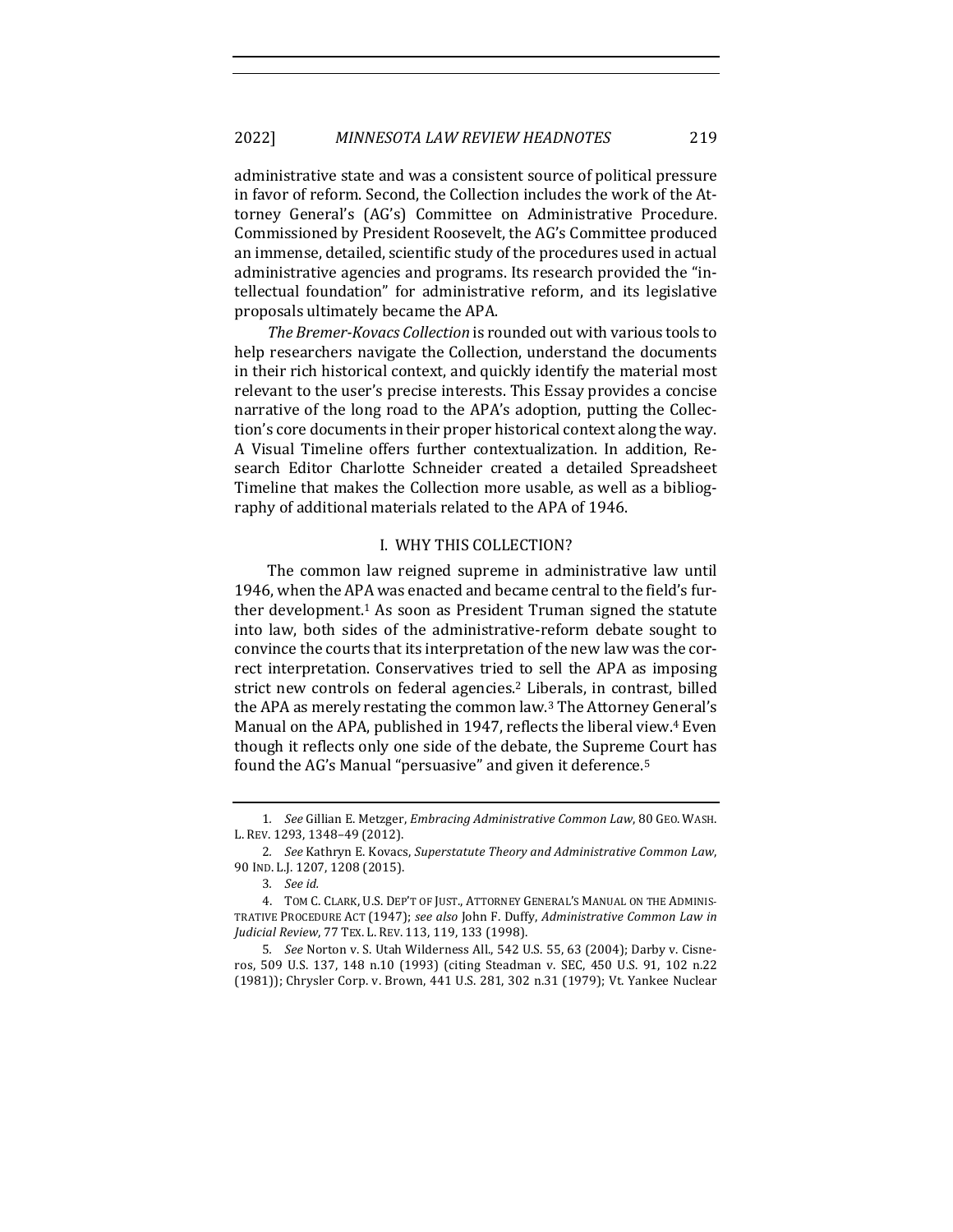Although the APA was enacted after an epic seventeen-year political battle, the courts have given its text and history scant attention. Instead, they have continued to enforce and create administrative common law. Examples are legion.<sup>6</sup> Courts continue to impose rules on agency rulemaking that exceed the APA's requirements.<sup>7</sup> They presume that courts may review agency action, even though the APA establishes the opposite default rule.<sup>8</sup> They apply common law ripeness doctrine, notwithstanding that the APA replaced that doctrine with a final agency action requirement.<sup>9</sup> They defer to agencies on questions of law, including the interpretation of relevant statutes and regulations, even though the APA commands that courts should "decide all relevant questions of law."<sup>10</sup> They give some agencies super-deference, despite the history showing that Congress intentionally imposed the same standard of review on all agencies.<sup>11</sup> There are many other doctrines that are central to administrative law that are difficult or impossible to ground in any provision of the  $APA$ .<sup>12</sup>

In recent years, these tensions have led courts and scholars to focus renewed attention on the text and origins of the APA.<sup>13</sup> The Roberts Court has followed suit, demonstrating an "increased historicism

7. See Kathryn E. Kovacs, Rules About Rulemaking and the Rise of the Unitary Ex*ecutive*, 70 ADMIN. L. REV. 515, 532–45 (2018).

8. Nicholas Bagley, The Puzzling Presumption of Reviewability, 127 HARV. L. REV. 1285, 1291, 1304–05 (2014).

9. Duffy, *supra* note 4, at 162-81.

10. Compare 5 U.S.C. § 706 ("[T]he reviewing court shall decide all relevant questions of law ...."), *with* Chevron U.S.A., Inc. v. Nat. Res. Def. Council, Inc., 467 U.S. 837, 844 (1984) (deference to agency statutory interpretation), and Kisor v. Wilkie, 139 S. Ct. 2400, 2400 (2019) (deference to agency regulatory interpretation); but see Kristin E. Hickman & R. David Hahn, *Categorizing* Chevron, 81 OHIO ST. L.J. 611, 656 (2020) (arguing that *Chevron* deference can be understood as a construction of § 706).

11. Kathryn E. Kovacs, *Leveling the Deference Playing Field*, 90 Or. L. REV. 583, 587, 593–99 (2011).

12. See generally CASS R. SUNSTEIN & ADRIAN VERMEULE, LAW & LEVIATHAN: REDEEM-ING THE ADMINISTRATIVE STATE (2020).

13. *See, e.g.*, Evan Bernick, *Envisioning Administrative Procedure Act Originalism*, 70 ADMIN. L. REV. 807 (2018); Kathryn E. Kovacs, *Progressive Textualism in Administrative Law*, 118 MICH. L. REV. ONLINE 134 (2019); Cass R. Sunstein, *Chevron as Law*, 107 GEO. L.J. 1613 (2019); Note, *Beyond "No Law to Apply": Uniting the Current Court in the* Context of APA Reviewability, 134 HARV. L. REV. 1206 (2021).

Power Corp. v. Nat. Res. Def. Council, Inc., 435 U.S. 519, 546 (1978); see also Bowen v. Georgetown Univ. Hosp., 488 U.S. 204, 218 (1988) (Scalia, J., concurring).

<sup>6.</sup> Some of the propositions that follow are disputed, even by the authors of this Introduction. Further research using the Collection can inform—and hopefully resolve—some of these disputes.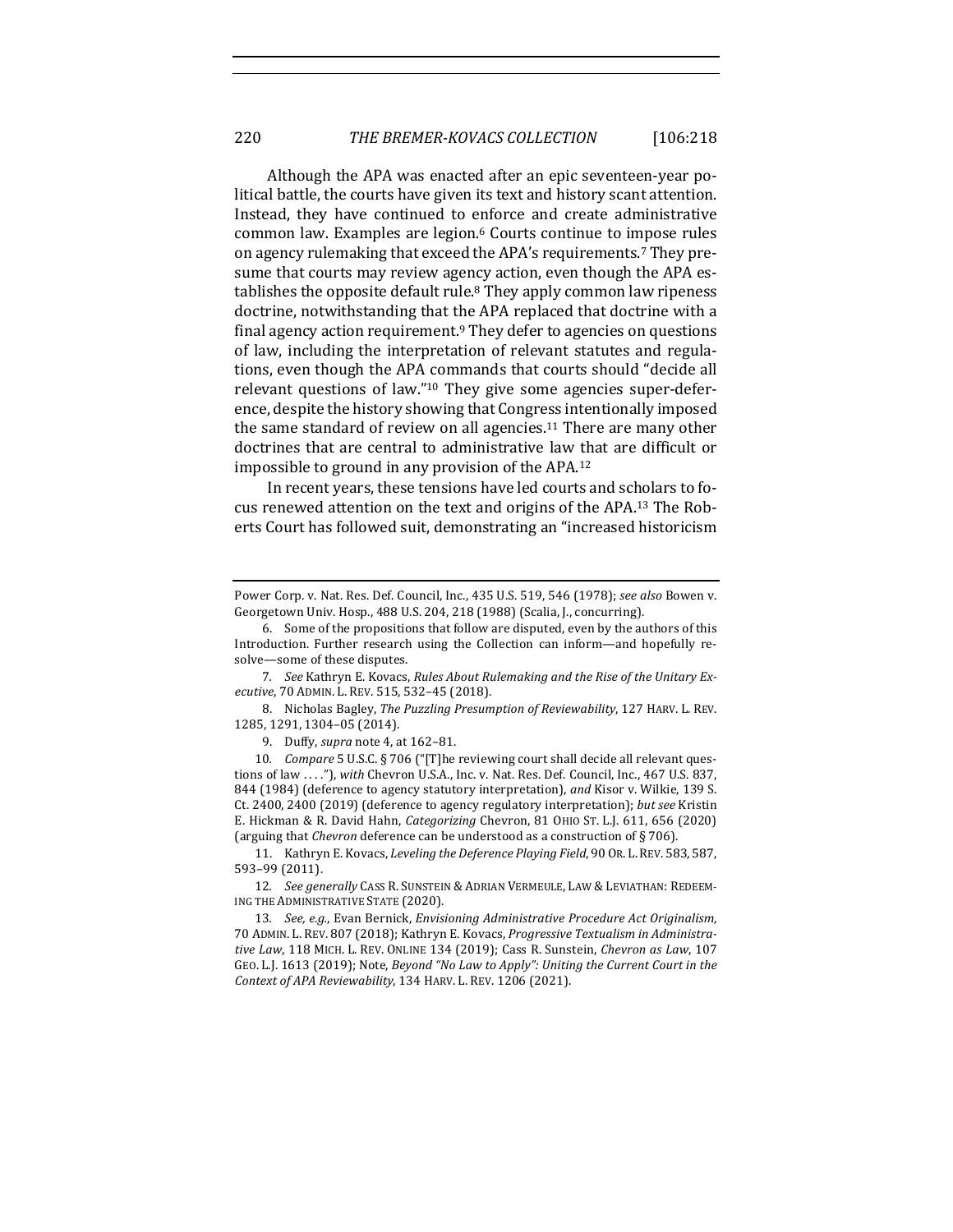$\ldots$  in revived debates over the meaning" of the original enactment.<sup>14</sup> In the Supreme Court, the traditional, "evolving, common law approach to the statute and administrative law writ large" is now "squaring off" against an "originalist and textualist interpretation of the APA."<sup>15</sup> More broadly, history continues to play a key role in statutory interpretation, even as the debate about whether that is appropriate rages on.<sup>16</sup>

Interpreting the APA requires close attention to the statute's text, supported by an understanding of the historical context in which it was enacted. The APA is not merely a statute: it is a superstatute.<sup>17</sup> It emerged after a long period of deliberation and addresses foundational questions of modern governance. It has proven remarkably durable, such that many of its core precepts have become entrenched in U.S. administrative law. As the Supreme Court said shortly after its enactment, the APA "represents a long period of study and strife; it settles long-continued and hard-fought contentions, and enacts a formula upon which opposing social and political forces have come to rest." $18$ It marked a constitutional moment when a unanimous Congress and the President accepted the existence of the administrative state and delegations of authority to executive branch agencies conditioned on procedural constraints and judicial review.<sup>19</sup> Seventy-five years after its enactment, the APA remains the central statutory component of the administrative state's constitution.<sup>20</sup> As the Supreme Court observed, however, the APA "contains many compromises and generalities and, no doubt, some ambiguities."<sup>21</sup> Thus, interpreting it requires understanding the history of the political battle that forged its text.

Those who attempt to unearth the APA's historical foundations

<sup>14.</sup> Gillian E. Metzger, *The Roberts Court and Administrative Law*, 2019 Sup. CT. REV. 1, 6 (2019).

<sup>15</sup>*. Id.*

<sup>16.</sup> *See, e.g.*, Stuart Minor Benjamin & Kristen M. Renberg, The Paradoxical Impact of Scalia's Campaign Against Legislative History, 105 CORNELL L. REV. 1023, 1025-28 (2020); Anita S. Krishnakumar, *Statutory History*, 108 VA. L. REV. (forthcoming 2022); Mark Seidenfeld, Textualism's Theoretical Bankruptcy and Its Implication for Statutory *Interpretation,* 100 B.U. L. REV. 1817, 1822-33 (2020).

<sup>17.</sup> Kovacs, *supra* note 2.

<sup>18.</sup> *See* Wong Yang Sung v. McGrath, 339 U.S. 33, 40 (1950); see also Vt. Yankee v. Nat. Res. Def. Council, Inc., 435 U.S. 519, 523 (1978).

<sup>19.</sup> Kathryn E. Kovacs, *Constraining the Statutory President*, 98 WASH. U. L. REV. 63, 90 (2020).

<sup>20.</sup> *See* Emily S. Bremer, *The Unwritten Administrative Constitution*, 66 FLA. L. REV. 1215, 1236 (2014).

<sup>21.</sup> *Wong Yang Sung*, 339 U.S. at 40.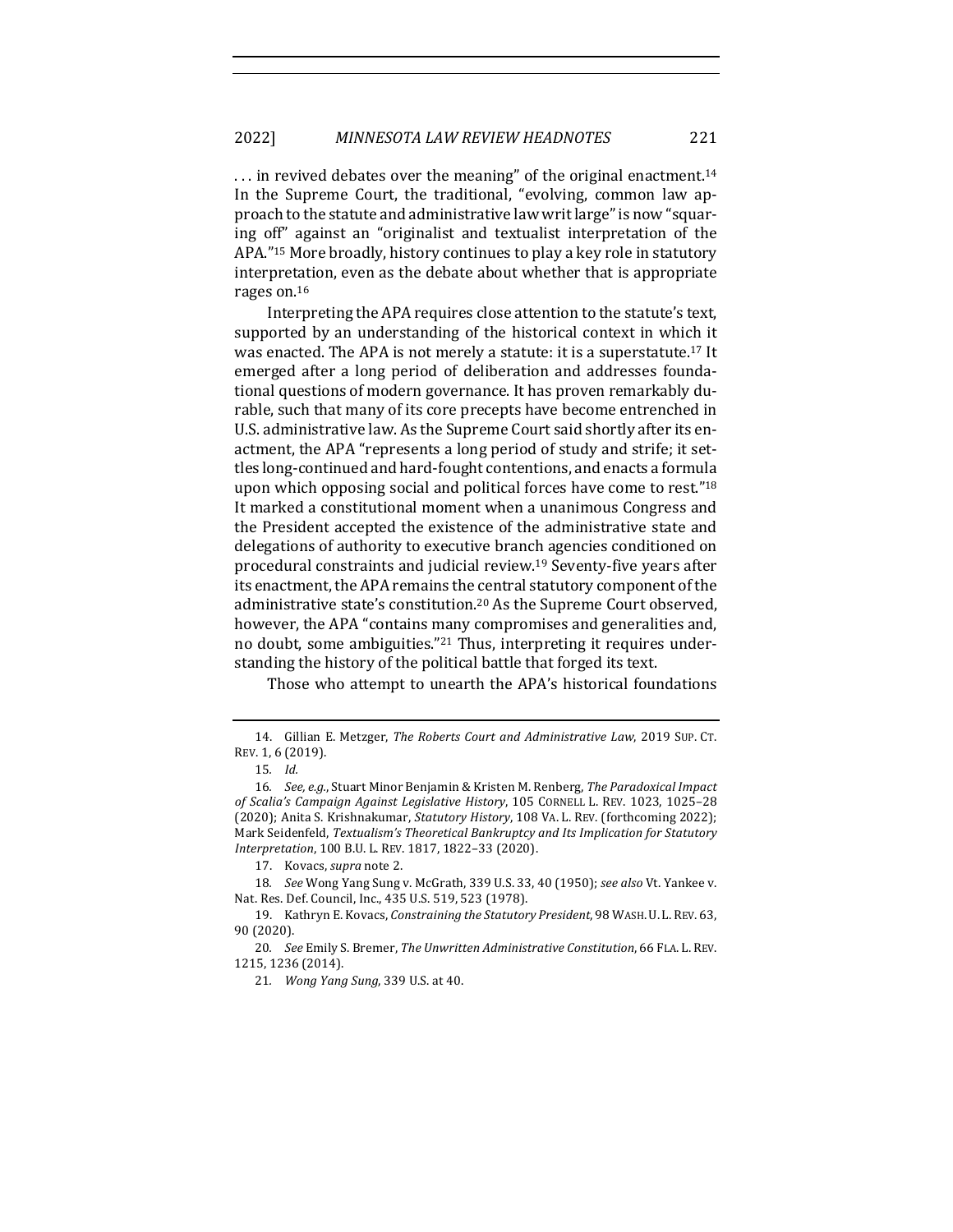quickly discover, however, that the documents are voluminous, scattered, and difficult to navigate without substantial pre-existing knowledge of the events that lead to the statute's enactment. Others have sought to address these difficulties by producing collections of the key documents. Unfortunately, those prior efforts have shortcomings. In 1946, Congress published an official legislative history on the order of Senator Pat McCarran, then-Chair of the Judiciary Committee.<sup>22</sup> But that publication includes only the bills that ultimately became the APA, along with the hearings and debates on those bills.<sup>23</sup> The official legislative history does not include material related to earlier legislative efforts that laid the groundwork for the APA, nor does it include any material from outside the official congressional record. In 1946, Elizabeth Finley, the librarian at Covington, Burling, Rublee, Acheson, and Shorb, created a more complete collection reaching back to 1933,<sup>24</sup> but she too overlooked some bills, reports, hearings, and debates. Even a full record of Congress's consideration of administrative reform during the 1930s and 1940s fails to convey the APA's full history, for two principal reasons. First, private organizations-most notably the ABA—played key roles in drafting, generating legislative momentum, and brokering the ultimate compromise. Second, the 1947 Attorney General's Manual on the APA significantly influenced the way agencies and courts interpreted and applied the statute.

*The Bremer-Kovacs Collection* is designed to provide a complete, contextualized library of the historic documents related to the APA spanning the years 1929 to 1947. While the first bill in our Collection was submitted in 1929, the long and winding journey to the APA's enactment began in earnest in 1933 in the midst of the intense political fight for the soul of the New Deal. The journey concluded in the decidedly different political atmosphere of the immediate postwar period. Along the way, many people and institutions contributed to developing the framework for administrative action ultimately reflected in the APA of 1946. Therefore, this Collection includes not just all of the bills members of Congress proposed to control administrative agencies, and the hearings and debates on those bills, but also the various other communications, studies, reports, and debates that informed the APA.

<sup>22.</sup> ADMINISTRATIVE PROCEDURE ACT: LEGISLATIVE HISTORY, S. DOC. NO. 79-248, at III (1946).

<sup>23</sup>*. See id.*

<sup>24.</sup> *See* Stephen G. Margeton, *Of Legislative Histories and Librarians*, 85 LAW LIBR. J. 81, 85-86 (1993); Nicholas R. Parrillo, *Leviathan and Interpretive Revolution: The Ad*ministrative State, the Judiciary, and the Rise of Legislative History, 1890-1950, 123 YALE L.J. 266, 295 (2013).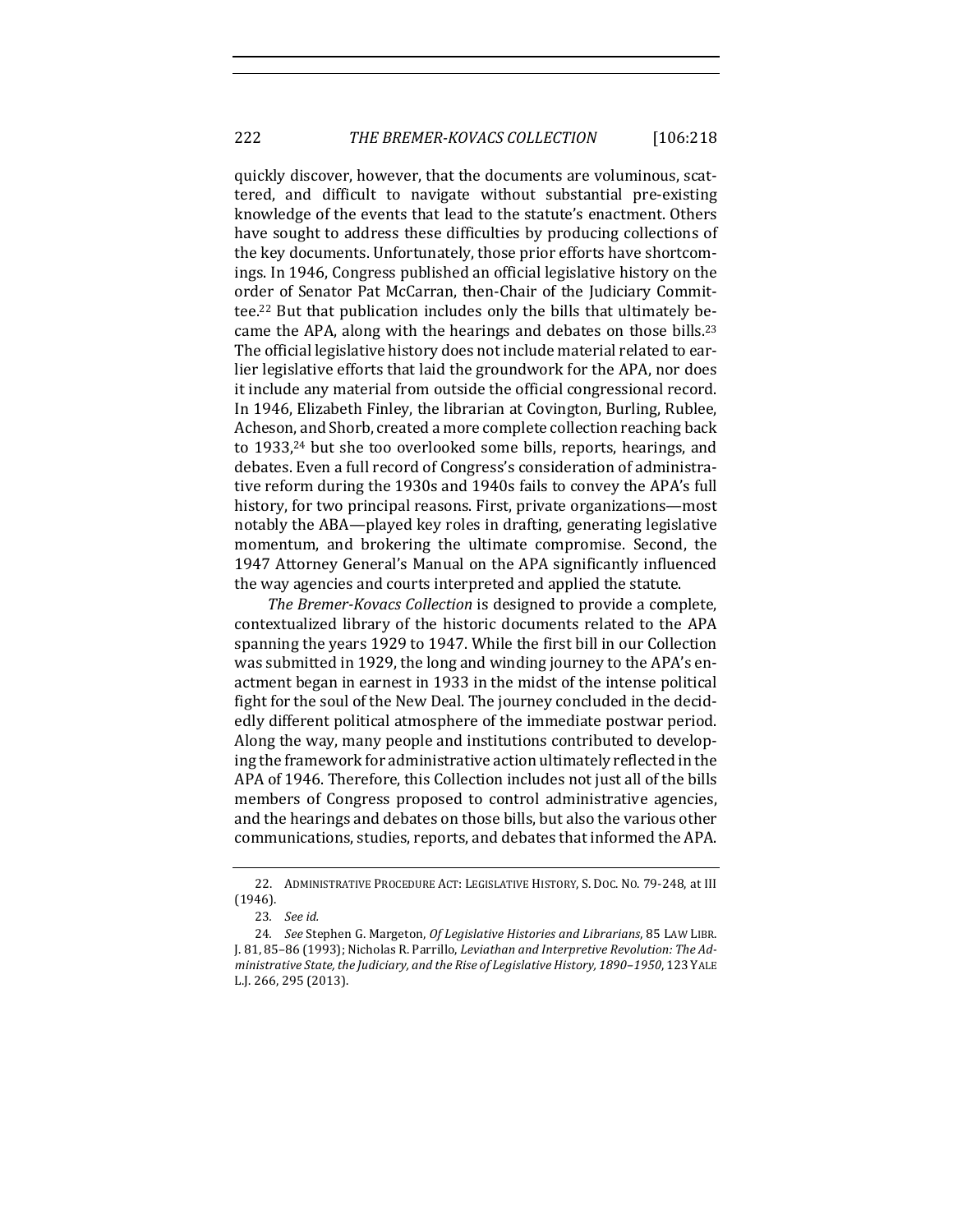Collectively, the editors have spent several decades researching and writing about the APA's historical foundations. We hope our knowledge and experience as reflected in this Collection will make it easier for courts, practitioners, and scholars to access and use the APA's history to improve and develop administrative law, theory, and practice.

#### II. THE BREMER-KOVACS COLLECTION'S DOCUMENTS IN HISTORICAL CONTEXT

The documents in this Collection are best understood in their historical context. This Part first tells the story of the materials users will find in *The Bremer-Kovacs Collection*. It then discusses historical materials that are adjacent to the APA and have therefore been excluded from the present Collection.

#### A. THE STORY OF THE MATERIALS INCLUDED IN THE COLLECTION

The Administrative Procedure Act of 1946 marked the culmination of more than a decade of debate about administrative reform. The *Bremer-Kovacs Collection* begins in 1929, several years before Franklin Delano Roosevelt's first inauguration, when Senator George Norris introduced the first administrative reform bill.<sup>25</sup> That bill focused on creating a court to hear claims against federal agencies.<sup>26</sup> When FDR became President in 1933, he promptly kicked off the New Deal in an effort to rescue the nation from the Great Depression. Two months later, the ABA formed a Special Committee on Administrative Law, which also focused its initial reports on the administrative court idea. The ensuing years saw a massive expansion of federal administrative authority, which necessarily intensified concerns about controlling administrative agencies.

Administrative reform began to pick up steam in Congress after 1937 when the Supreme Court began approving New Deal programs, recession set in, and President Roosevelt was politically weaker than he had been. Proponents of administrative reform shifted their efforts towards controlling agency procedure in adjudications and rulemaking and providing for judicial oversight. The ABA Committee's 1937 proposed bill was far stricter than its previous administrative courts proposals. Its reports, and indeed the entire administrative reform 

<sup>25.</sup> S. 5154, 70th Cong. (1929). The Supreme Court has identified this as the starting point for understanding the APA's history and importance. See Wong Yang Sung, 339 U.S. at 37–38.

<sup>26</sup>*. See* S. 5154, 70th Cong. (1929).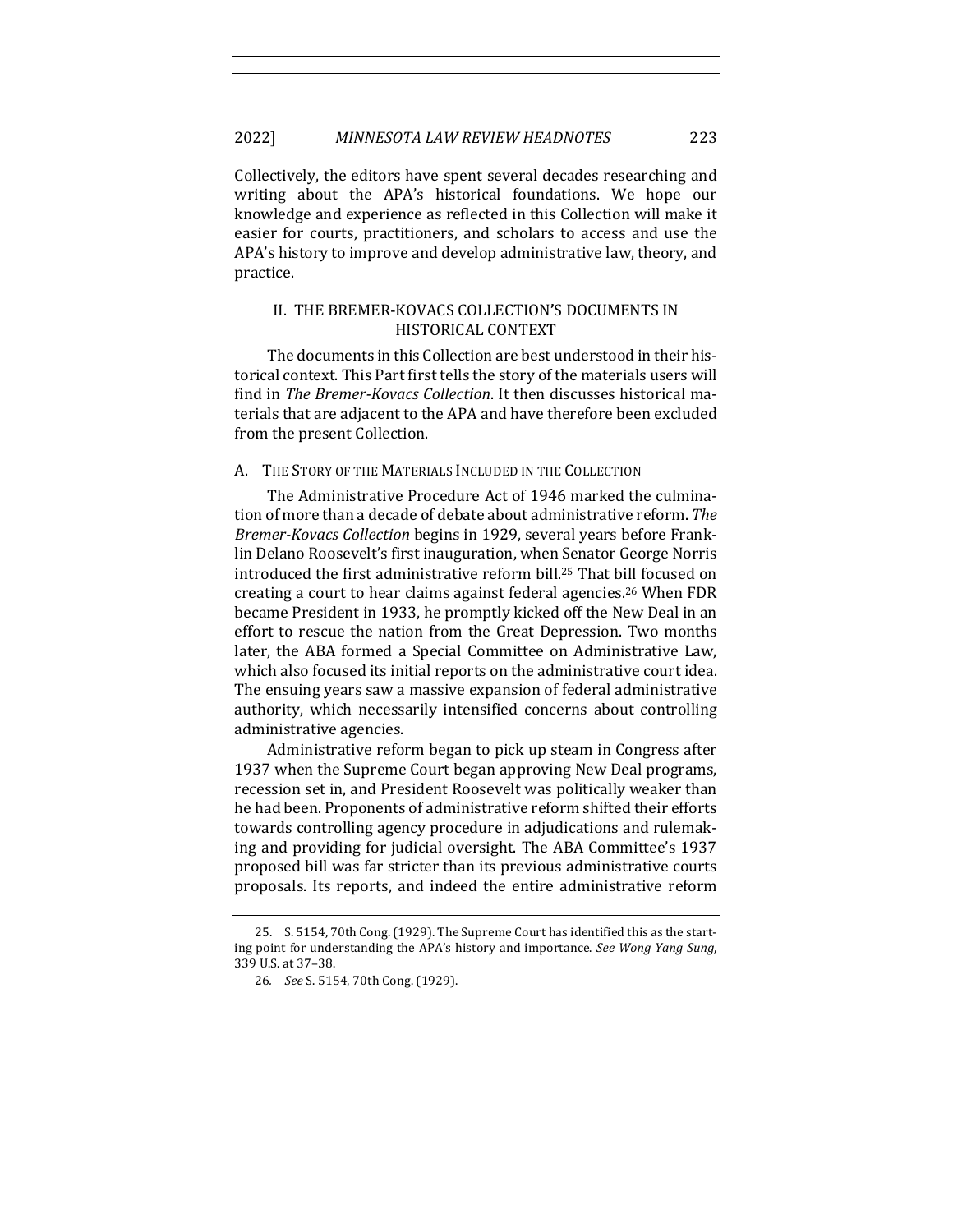debate through the 1930s, were infused with anti-authoritarian rhetoric reflecting the increasingly common fear that FDR would become a dictator.<sup>27</sup>

The ABA Committee's proposal was introduced in Congress in 1939 as S. 915 and H.R. 6324.<sup>28</sup> The reports and debates on that bill, which came to be known as the Walter-Logan Bill, are included in the Collection and are critical to understanding the APA. President Roosevelt opposed the restrictive Walter-Logan Bill and worked to prevent its enactment, including by commissioning the Attorney General to conduct the first "scientific" study of administrative procedure. A small staff of "attorney-investigators" working under the direction of Walter Gellhorn supported the AG's Committee on Administrative Procedure, which was composed of seven liberal and four conservative judges, professors, and practitioners. In December 1940, a coalition of Republicans and conservative Democrats passed the Walter-Logan Bill. FDR vetoed the Bill on December 18, 1940, in part because he preferred to await the final report of the AG's Committee.<sup>29</sup>

In 1940 and 1941, the AG's Committee produced an impressive body of work that provided an "intellectual foundation" for Congress's further administrative reform efforts.<sup>30</sup> The Committee produced twenty-seven individual monographs examining the procedures used by then-existing administrative agencies. The monographs were widely heralded as the greatest and most scientific study of administrative process that had been completed to date.<sup>31</sup> These monographs, published as individual Senate Documents, informed a 474-page Final Report that was delivered to Congress on January 24, 1941. The Final Report included the separate views of the Committee's conservative minority and legislative proposals from both the majority and minority. The minority report, however, was not in the nature of a dissent. The entire Committee agreed on the descriptive aspects of the study and parted ways with respect to the question of how far Congress

<sup>27.</sup> See generally Kathryn E. Kovacs, *Avoiding Authoritarianism in the Administra*tive Procedure Act, 28 GEO. MASON L. REV. 573 (2021).

<sup>28.</sup> S. 915, 76th Cong. (1939); H.R. 6324, 76th Cong. (1939).

<sup>29.</sup> Kovacs, *supra* note 27, at 586-94.

<sup>30.</sup> Kenneth Culp Davis, Walter Gellhorn, & Paul Verkuil, *Present at the Creation: Regulatory Reform Before 1946*, 38 ADMIN. L. REV. 511, 513–14 (1986).

<sup>31.</sup> See Walter F. Dodd, Book Review, Attorney General's Committee on Adminis*trative Procedure Monographs Nos.* 1-11, 88 U. PA. L. REV. 764, 765 (1940); Edward G. Jennings, Book Review, Monographs of the Attorney General's Committee on Adminis*trative Procedure*, 25 MINN. L. REV. 123, 124 (1940); *see also* Joanna Grisinger, *Law in Action: The Attorney General's Committee on Administrative Procedure*, 20 J. POL'Y HIST. 379, 380 (2009).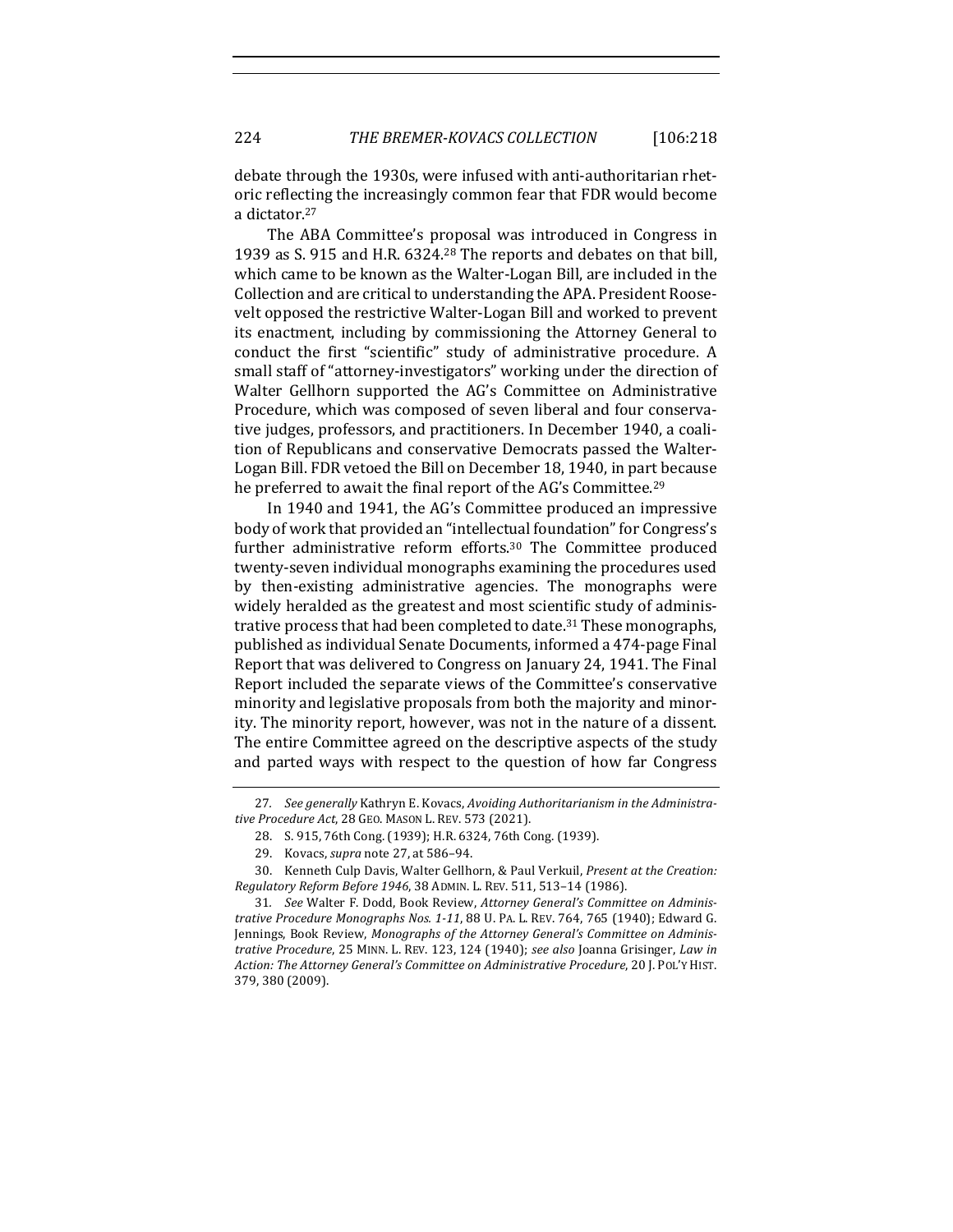should go in regulating administrative procedure. Reluctant to make generalizations about the administrative process, the majority urged relatively modest provisions. Looking across agencies, the members in the minority saw more similarity—and more need for reform than did the majority. The minority was correspondingly bolder in its legislative proposals.<sup>32</sup> Senator Hatch introduced the two draft bills from the AG's Committee final report included as S. 674 and S. 675.33 The AG's Committee report shifted the tone of the debate away from its prior anti-authoritarian rhetoric. The Senate Judiciary Committee hearings in April and May of 1941 lacked the vituperative language of the earlier debate.<sup>34</sup>

The United States' entry into World War II later that year relegated administrative reform to a back burner in Congress, but the ABA's Special Committee on Administrative Law continued its work. It drafted a bill, designed as a compromise between the majority and minority proposals from the AG's Committee. Shortly after D-Day in 1944, Senator McCarran and Representative Sumners introduced that bill as S. 2030 and H.R. 5081. They revised and reintroduced the bills in 1945 as S. 7 and H.R. 1203. The House Judiciary Committee held hearings in 1945, but the real action on the bill took place behind the scenes in private negotiations with the Truman administration. The bill passed both houses of Congress unanimously, and President Truman signed it into law on June 11, 1946. $35$ 

In 1947, the Department of Justice published the Attorney General's Manual on the APA to offer federal administrative agencies guidance on complying with the new law. That monograph reflected the liberal Truman administration's interpretation of the new law. This is where *The Bremer-Kovacs Collection* ends.

#### B. ADJACENT MATERIALS PRESENTLY EXCLUDED FROM THE COLLECTION

By focusing tightly on the materials that directly influenced the APA, this Collection necessarily omits materials that touch on similar issues and may be of interest to those who study federal government agencies and the history of administrative law. At a later date, we may expand the Collection or encourage others to develop distinct but

<sup>32.</sup> *See* Davis et al., *supra* note 30, at 518, 522; Grisinger, *supra* note 31, at 398– 404; Louis L. Jaffe, *The Report of the Attorney General's Committee on Administrative Procedure*, 8 U. CHI. L. REV. 401, 402 n.4. (1941).

<sup>33.</sup> S. 674, 77th Cong. (1941); S. 675, 77th Cong. (1941).

<sup>34.</sup> Kovacs, *supra* note 27, at 593-94.

<sup>35.</sup> See generally George B. Shepherd, *Fierce Compromise: The Administrative Pro*cedure Act Emerges from New Deal Politics, 90 Nw. U. L. REV. 1557 (1996).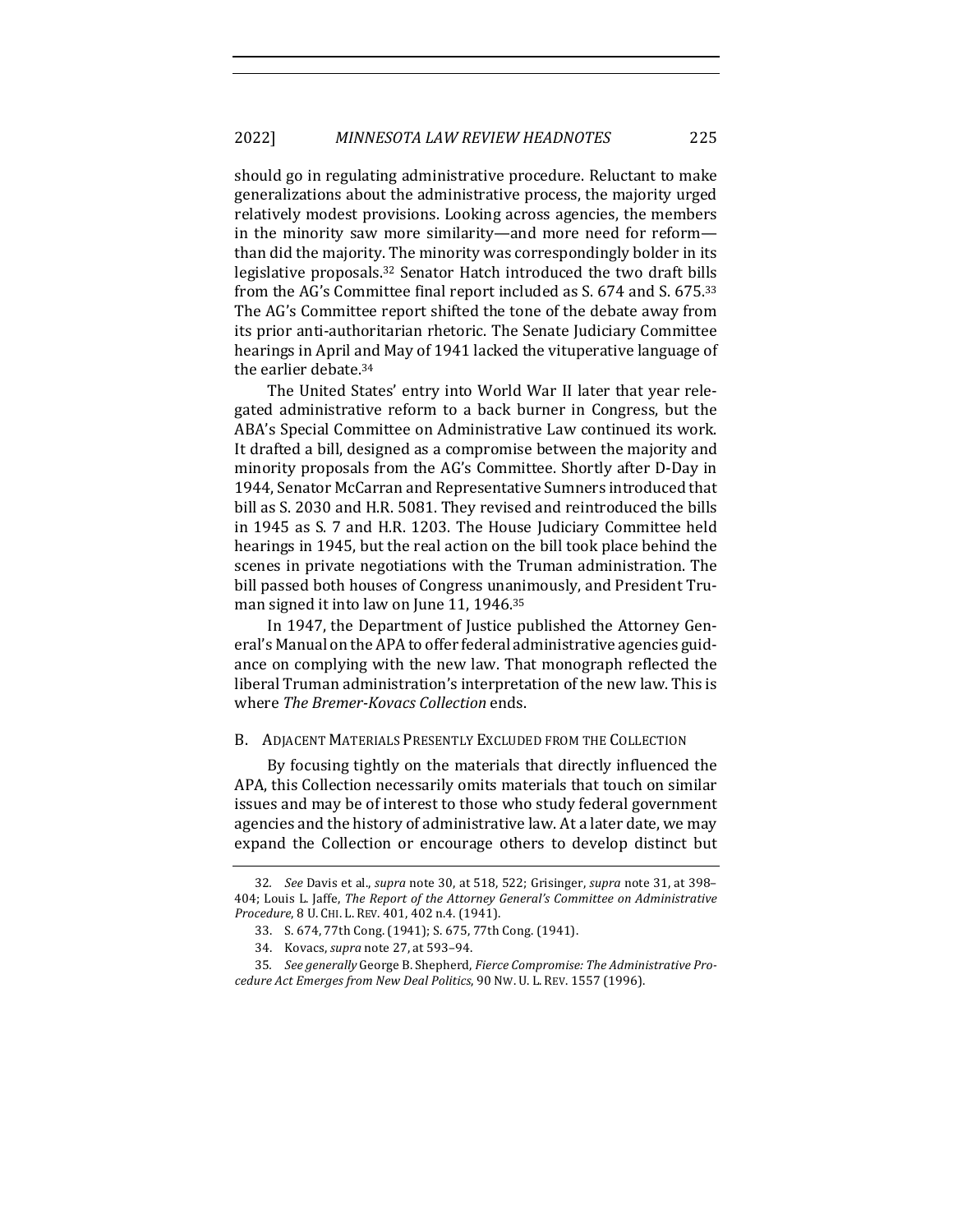related collections. For now, however, we have concluded that the best course is to retain a narrow focus on a core canon of APA historical documents. To explain this choice and assist users of this Collection, we briefly identify some of the materials that we have omitted.

The most notable exclusion from *The Bremer-Kovacs Collection* is the materials produced by the President's Committee on Administrative Management, which President Roosevelt commissioned in 1936 to study reorganization of the more than one hundred agencies in the executive branch.<sup>36</sup> Its report is essential reading for anyone interested in presidential control of executive and independent agencies, the civil service system, or the federal budget.<sup>37</sup> We opted not to include the report and related materials because they are themselves voluminous and probably warrant a separate digital collection. Though a full understanding of administrative law's development in the 1930s requires examining the executive branch reform debate, and that debate certainly influenced the administrative reform debate, we decided that those materials are not sufficiently related to agency procedure and judicial review to warrant inclusion in this Collection.

### III. TOOLS AVAILABLE TO USERS OF THE BREMER-KOVACS *COLLECTION*

In addition to this Introduction, the Collection includes several tools designed to assist researchers. The Collection includes two timelines: a Visual Timeline and a Spreadsheet Timeline. The Visual Timeline was prepared by Hein's Editorial Specialist, Stephanie Ruesch, and offers users a concise historical orientation. The Document Timeline, which was prepared by Research Editor Charlotte Schneider, enhances the usability of the Collection significantly by presenting the Collection's documents in chronological order and in the context of the surrounding history. The Spreadsheet Timeline includes all the documents in the Collection: congressional bills, hearings, reports, debates, extensions of remarks, and public laws; the Attorney General's Committee report and monographs; the Attorney General's Manual; ABA journals and reports; presidential documents; and the official legislative history of the APA. The Spreadsheet Timeline is formatted to provide the researcher the ability to filter, sort, and see progressions in the history. The chronological order and color-coding of document

<sup>36</sup>*. See* Noah A. Rosenblum, *The Antifascist Roots of Presidential Administration*, 122 COLUM. L. REV. 1, 13 (2022).

<sup>37.</sup> REORGANIZATION OF THE EXECUTIVE DEPARTMENTS, S. DOC. NO. 75-8 (1937).